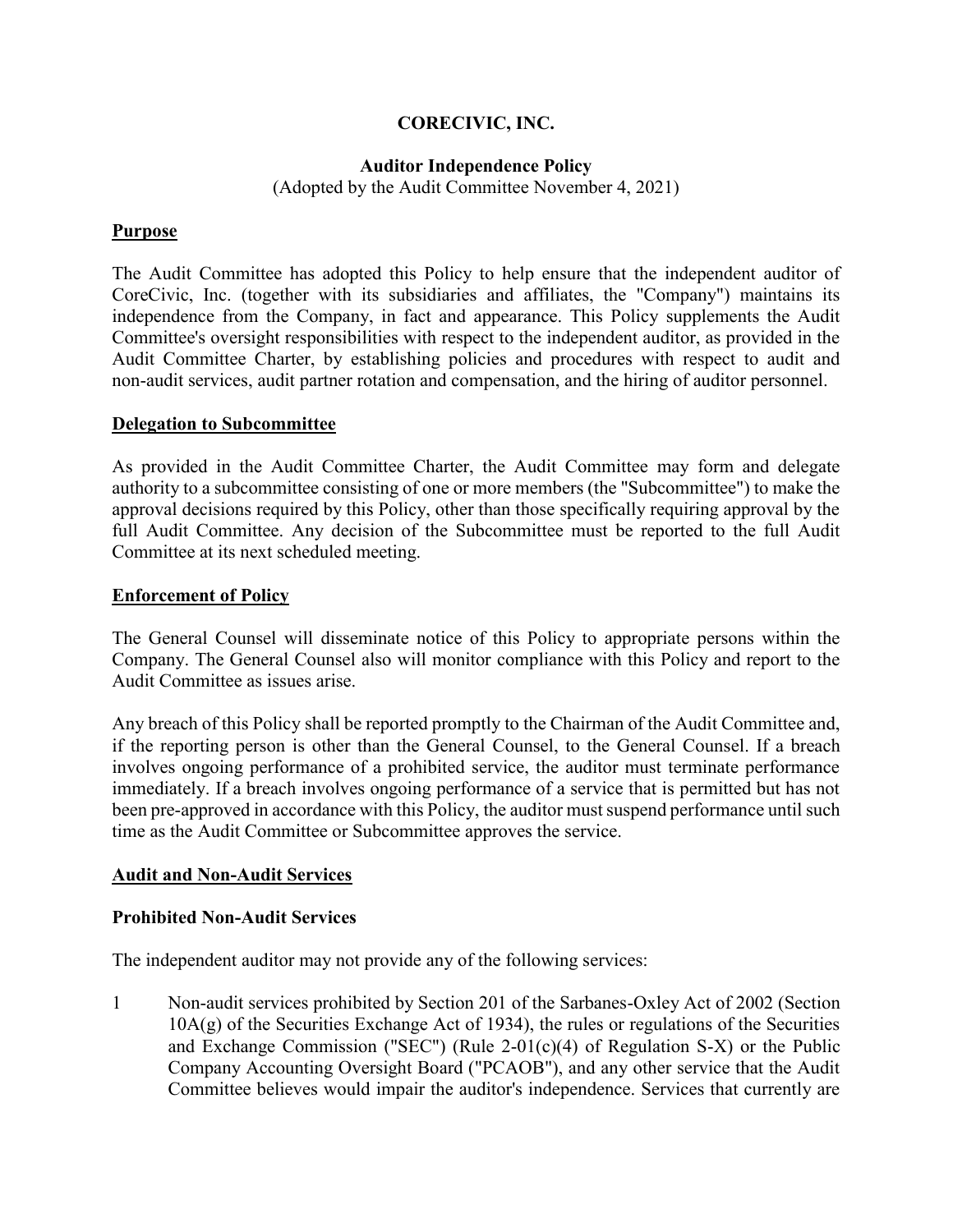impermissible include: (a) bookkeeping or other services related to the accounting records or financial statements of the audit client; (b) financial information systems design and implementation; (c) appraisal or valuation services, fairness opinions, or contribution-in-kind reports; (d) actuarial services; (e) internal audit outsourcing services; (f) management functions or human resources; (g) broker or dealer, investment adviser, or investment banking services; and (h) legal services and expert services unrelated to the audit. If it is reasonable to conclude that the results of a service described in items  $(a - e)$ above will not be subject to audit procedures during an audit of the Company's financial statements, or another exception is available that makes any of the foregoing services permissible under applicable SEC or PCAOB rules, the independent auditor may perform the service if (y) the Audit Committee, in consultation with the General Counsel or outside counsel of its choosing, makes an affirmative determination that the exception applies, and (z) the service is pre-approved by the full Audit Committee.

- 2. Tax services in connection with any transaction initially recommended by the auditor, the sole purpose of which may be tax avoidance and the tax treatment of which may not be supported in the Internal Revenue Code and related regulations.
- 3. Representation of the Company in an advocacy role before a tax court; district court, or federal court of claims.
- 4. Tax or financial counseling services to any executive officer or director of the Company in his or her individual capacity.

## **Pre-Approval of Audit and Permitted Non-Audit Services**

The Company's independent auditor may provide audit services and non-audit services that are not prohibited under this Policy if pre-approved by the Audit Committee or Subcommittee in accordance with the policies and procedures outlined below. These procedures are designed to assist the Company in complying with Section 202 of the Sarbanes-Oxley Act and Rule 2-01(c)(7) of Regulation S-X, which require in order to preserve the auditor's independence that the Audit Committee pre-approve all audit and non-audit services provided by the Company's independent auditor.

Considerations for Non-Audit Services. In making pre-approval decisions with respect to non-audit services, the Audit Committee or the Subcommittee, as applicable, will take into account the facts and circumstances that it deems relevant with respect to the service being considered, including, without limitation, the following:

- 1. The SEC's basic principles of independence, as stated in the Preliminary Note to Rule 2-01 of Regulation S-X, which provide, among other things, that: (a) an auditor cannot function in the role of management; (b) an auditor cannot audit its own work and (c) an auditor cannot serve in an advocacy role for its client.
- 2. The overall relationship of fees paid to the independent auditor for non-audit services versus those paid for audit services.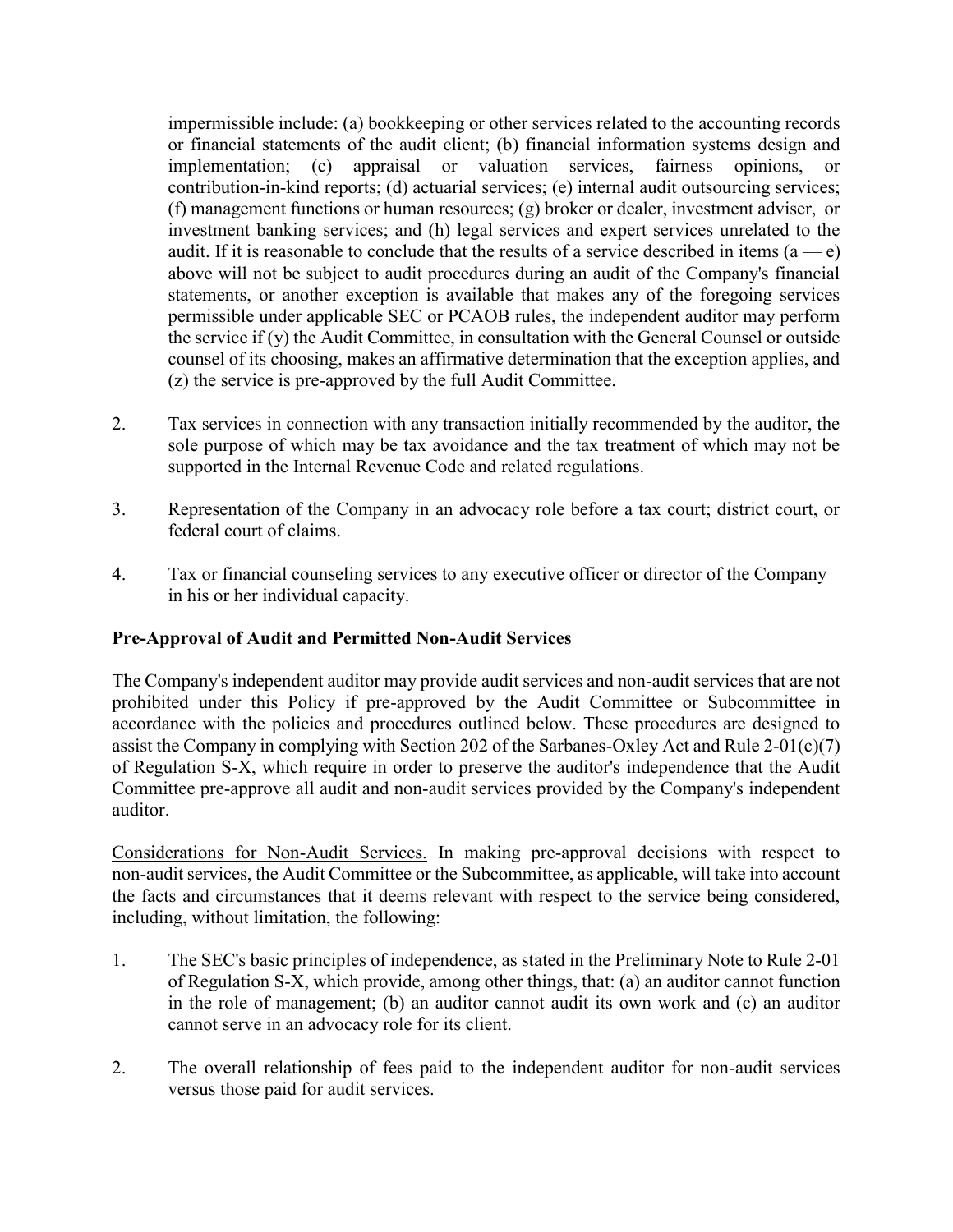- 3. The degree to which a non-audit service could, individually or in combination with other non-audit services provided by the auditor, impair the independence of the auditor, in fact or in appearance.
- 4. Whether the provision of the service by the auditor as opposed to another service provider likely will result in efficiencies, higher quality -services, or other benefits to the Company.
- 5. The Company's disclosure obligations with respect to audit and non-audit services, which require the Company to disclose annually, among other things, the aggregate fees billed by the independent auditor for each of the last two fiscal years by Service Category (as defined below).

#### **Approval Procedures**

*General*. Engagement of the independent auditor for any service must be made through the Vice President, Finance or such other person as the Company's Chief Financial Officer, in consultation with the Audit Committee, designates (the "Finance Officer").

Material changes to the scope or terms of a pre-approved service will require pre-approval of the Audit Committee or Subcommittee in accordance with this Policy. However, services that are within the scope of an engagement pre-approved by the Audit Committee or Subcommittee will be deemed to have been pre-approved for purposes of this Policy.

*Annual Audit Engagement.* The annual audit services engagement terms and fees will be subject to the pre-approval of the full Audit Committee on an annual basis, and will include review and approval of the proposed engagement letter and such other information as the Audit Committee may request.

*Non-Audit Services.* If the Audit Committee has not delegated pre-approval authority to the Subcommittee, the Finance Officer will collect and present all requests for services during any fiscal quarter to the Audit Committee at its next quarterly meeting. If the Audit Committee has delegated pre-approval authority to the Subcommittee, the Finance Officer will present such requests from time-to-time to the Subcommittee.

Requests for approval to the Audit Committee or the Subcommittee must be in writing and include the following information: (i) whether the service is an "audit" service, an "audit-related" service, a "tax" service, or an "other" service for disclosure purposes (each, a "Service Category"); (ii) a description of the service; (iii) the estimated length of the project or period covered by the request; (iv) the engagement fee or range of fees for the request; and (v) any other information requested by the Audit Committee or Subcommittee.

*Expiration of Approval.* Unless otherwise provided when approved, pre-approval of a service will expire unless the service is commenced within two (2) calendar quarters of the date of approval and completed within eighteen (18) months of the date of approval.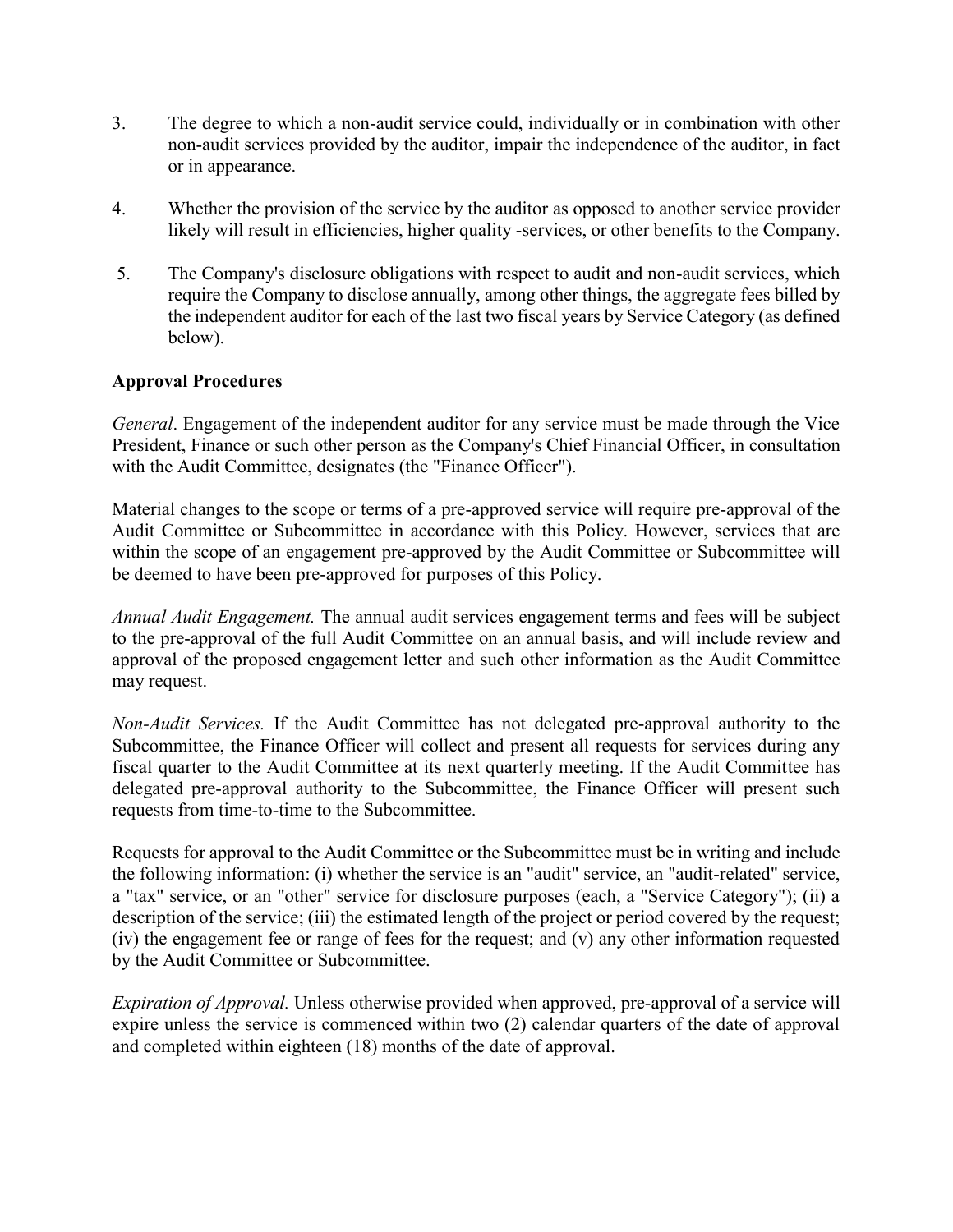*De Minimis Services.* The Audit Committee or the Subcommittee may approve a permitted nonaudit service commenced prior to obtaining pre-approval as a *de minimis* service if the requirements of Rule 2-01(c)(7)(i)(C) of Regulation S-X are met, which are that: (i) the aggregate amount paid for all such *de minimis* services for the applicable fiscal year do not exceed five percent (5%) of the total revenues paid to the auditor during that fiscal year; (ii) the service was not recognized as a non-audit service at the time of the engagement; and (iii) the service was promptly brought to the attention of the Audit Committee or Subcommittee and approval occurs prior to the completion of the audit for the applicable fiscal year.

Reports to Audit Committee. The Finance Officer must report to the Audit Committee at each of the Committee's quarterly meetings. The report must include a summary of the projects preapproved by the Audit Committee and Subcommittee, detailing the pre-approval dates, the amounts pre-approved, the amounts billed to-date for such projects, and the remaining amounts authorized for such services, the percentage of revenues billed, if any, for de minimis services, and any other information requested by the Audit Committee.

# **Audit Partner Rotation and Compensation**

The Audit Committee will evaluate at least annually the auditor's compliance with:

- 1. Section 206 of the Sarbanes-Oxley Act and Rule 2-01(c)(6) of Regulation S-X, which require in order to preserve the auditor's independence that the "lead" and "concurring" audit partners rotate off the engagement every five  $(5)$  years and observe five  $(5)$  year "time" out" periods and that other audit partners rotate every seven (7) years and observe two (2) year "time out" periods.
- 2. Rule 2-01(c)(8) of Regulation S-X, which requires in order to preserve the auditor's independence that no audit partner earn or receive compensation based on such partner's procuring engagements with the Company for products or services other than audit, review, or attest services.

The Audit Committee will require that the auditor rotate such partners as necessary to ensure compliance with the Rule and will consider the auditor's compensation practices in determining whether to renew or continue the annual audit engagement.

## **Hiring of Auditor Personnel**

The Company will not hire any former employee of the auditor except in compliance with Section 206 of the Sarbanes-Oxley Act and Rule 2-01 (c)(2)(iii) of Regulation S-X, which require in order to preserve the auditor's independence, among other things, that no former partner, principal, shareholder, or professional employee of the auditor be in an accounting oversight role at the Company unless such person was not a member of the auditor's audit engagement team for the Company during the year prior to commencement of audit procedures for the current fiscal year.